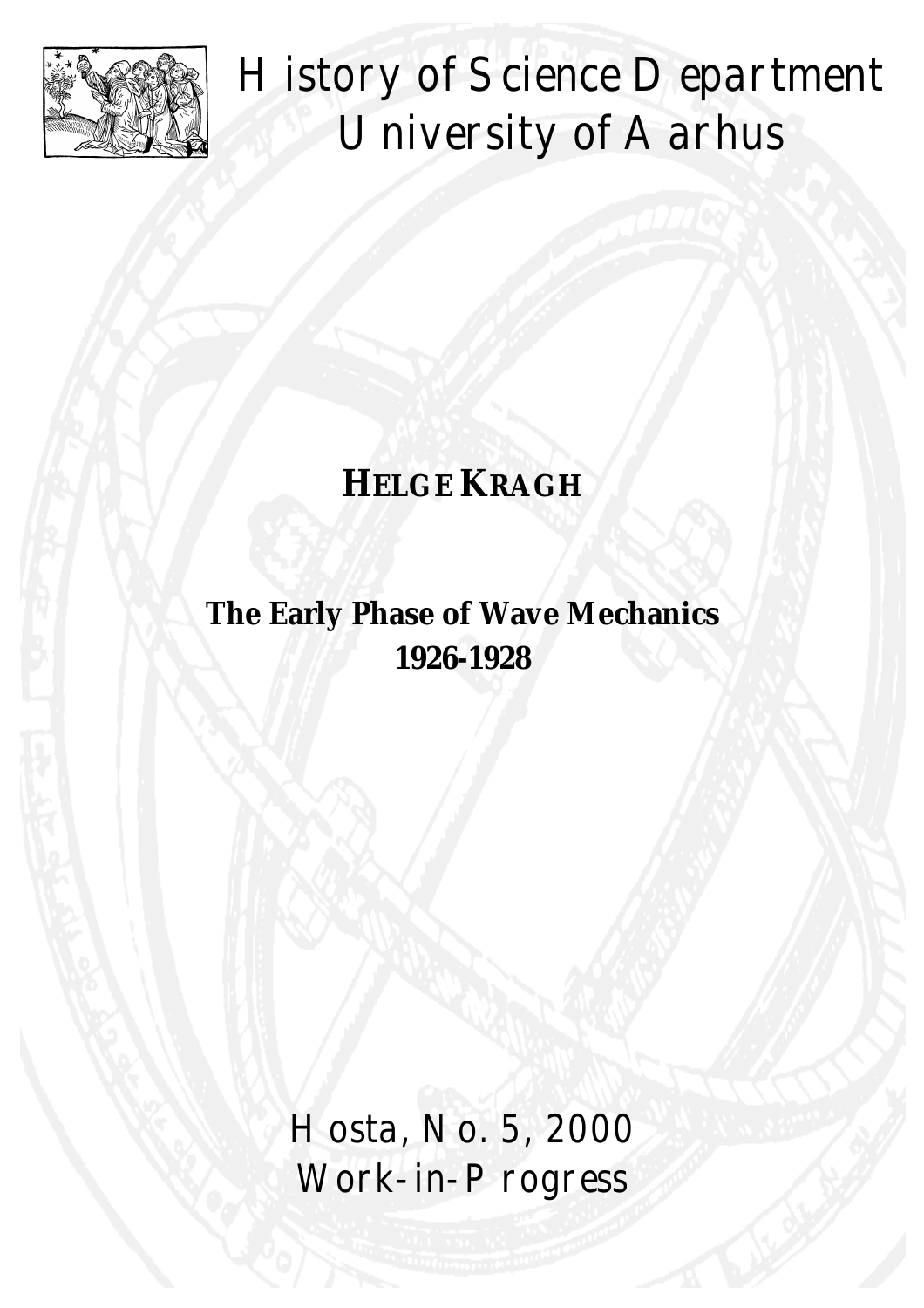Hosta (**H**istory **O**f **S**cience and **T**echnology, **A**arhus) is a series of publications initiated in 2000 at the History of Science Department at the University of Aarhus in order to provide opportunity for historians of science and technology outside the Department to get a glimpse of some of the ongoing or recent works at the Department by reserachers and advanced students. As most issues contain work in progress, comments to the authors are greatly valued.

Publication is only made electronically on the web site of the Department (www.ifa.au.dk/ivh/hosta/home.dk.htm). The issues can freely be printed as pdf-documents. The web site also contains a full list of issues.

ISSN: 1600-7433



History of Science Department University of Aarhus Ny Munkegade, building 521 DK-8000 Aarhus C Denmark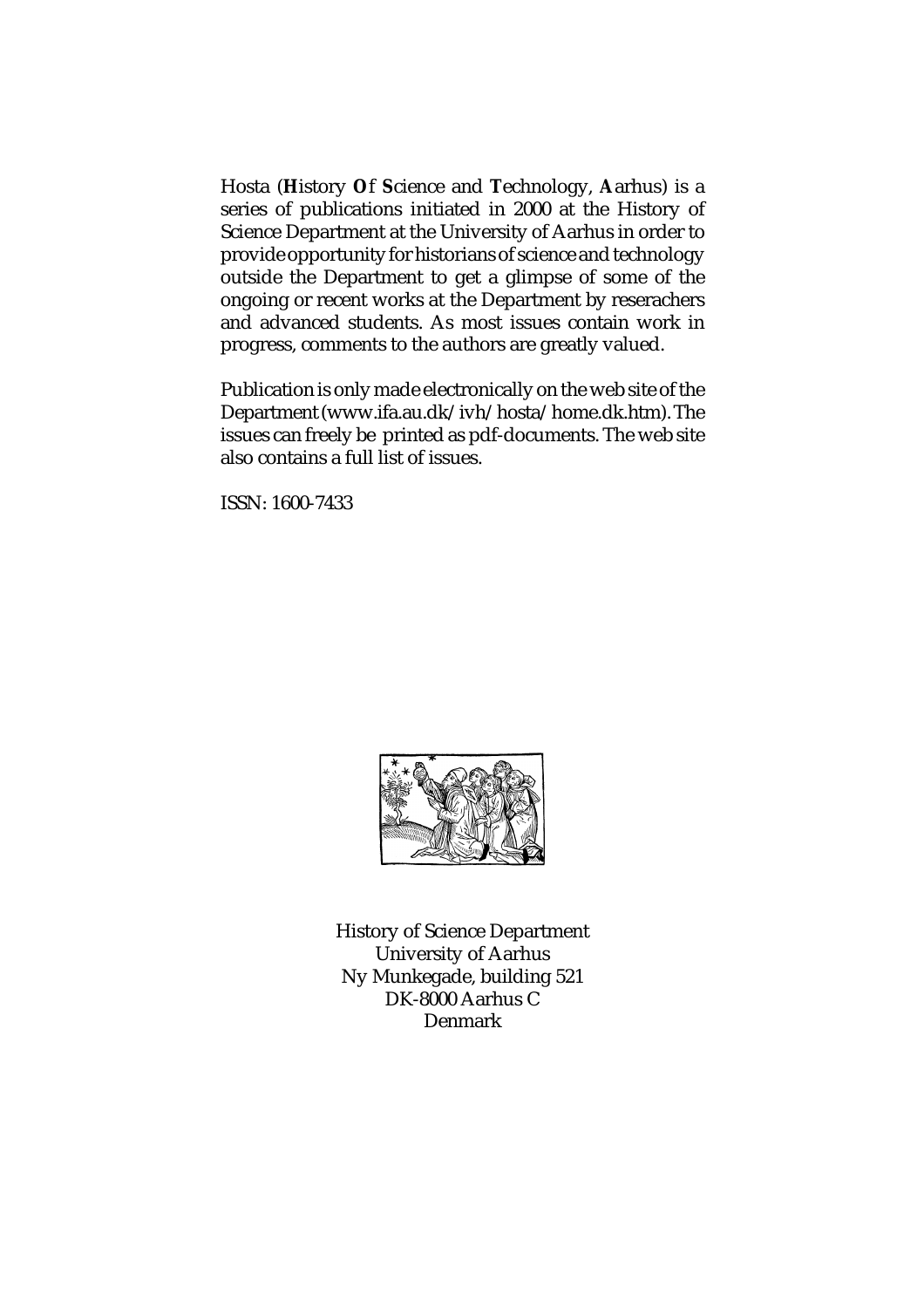*Revised version of lecture given in June 2000 at DESY, Hamburg, in commemoration of the 75-year anniversary of the advent of quantum mechanics.* 

### **The Early Phase of Wave Mechanics, 1926-1928**

Helge Kragh

#### **Introduction**

Wave mechanics or quantum mechanics? From a modern point of view, the two terms are just different words for the same theory. The terms are used synonymously, or wave mechanics is considered a particular version of quantum mechanics that builds on the notion of the wave function first introduced by Schrödinger in the spring of 1926. In elementary quantum mechanics, as taught to undergraduate students of physics, there is no difference between wave mechanics and quantum mechanics. However, from a historical point of view the matter is rather different. Historians' usage often differs from the one adopted by the physicists, namely, in the sense that wave mechanics is explicitly taken to refer to Schrödinger's theory. This theory, the historians are keen to stress, was originally considered to be very different from the theory proposed by Heisenberg and his colleagues in Göttingen. Heisenberg's theory was sometimes known as matrix mechanics, but also frequently referred to as quantum mechanics. In the early years, quantum mechanics was reserved as a name for versions of the new quantum theory that differed from Schrödinger's theory based on wave functions.

 Apart from this terminological digression, the aim of the present paper is to outline the early development of wave mechanics, from Schrödinger's seminal contributions in 1926 to Dirac's no less significant work of 1928 on the wave mechanics of relativistic electrons. The paper includes comments on the following topics:

- 1. The birth of wave mechanics
- 2. Schrödinger's 1926 theory and the micro-macro problem
- 3. Reception and impact
- 4. Wave mechanics and quantum interpretations
- 5. Spin, relativity, and the Dirac equation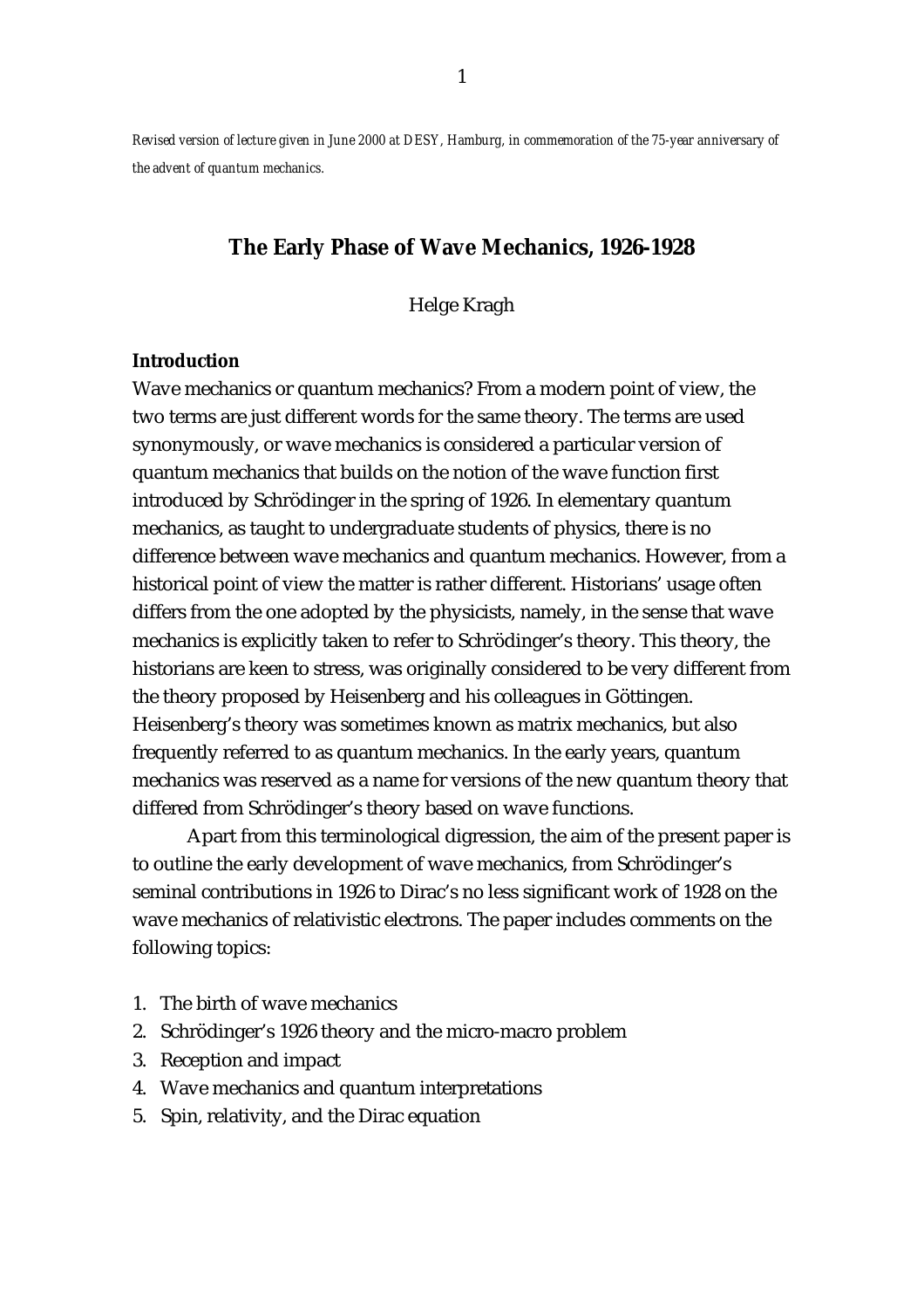Of course, the outline given here is only a sketchy and incomplete account of a very complex part of the history of modern physics. The story is discussed in detail by Mehra and Rechenberg (1987), and a general survey of physics in the twentieth century is offered in Kragh (1999). These and other sources mentioned in the reference section can be consulted for further details.

#### **The birth of wave mechanics**

Wave mechanics is intimately associated with Erwin Schrödinger, the great Austrian physicist who in 1926 suggested the new theory of atomic phenomena. Schrödinger's route to wave mechanics was very different from that followed by the Göttingen atomic physicists, who were crucially inspired by problems of atomic spectra and Niels Bohr's correspondence principle. Although Schrödinger was not unfamiliar with problems of atomic structure, this was not his main field of work. He did not belong to the spectroscopic tradition that was cultivated by most German physicists and which characterised the approach of the Göttingen-Munich-Copenhagen triangle (Forman and Raman 1969). In a sense, Schrödinger was an outsider who had worked in a variety of fields, ranging from radioactivity over colour theory to general relativity. In the 1920s, he was particularly interested in problems of gas theory and statistical physics. It is important to note that he was not initially searching for a new theory of atomic structure, and that he was not inspired by Werner Heisenberg's matrix theory, neither in a negative nor a positive sense. When wave mechanics appeared, Schrödinger stressed that he "was absolutely unaware of any genetic relationship with Heisenberg." He further explained that "because of the to me very difficult-appearing methods of transcendental algebra and because of the lack of visualisability, I felt deterred by it, if not to say repelled [*abgeschrecht, um nicht zu sagen abgeschossen*]" (Moore 1989, p. 205).

 Schrödinger's original inspiration for wave mechanics came from physicists who were no less estranged from the Göttingen-Munich-Copenhagen kind of atomic physics than he was himself. It is well known that he received his decisive inspiration from Louis de Broglie's somewhat speculative theory of matter waves. This theory was ignored by most physicists within the atomic and spectroscopic tradition, but Einstein found it valuable with regard to his own work on the quantum theory of gas statistics, subsequently known as the Bose-Einstein theory. It was also through Einstein that Schrödinger became acquainted with de Broglie's 1924 doctoral dissertation "Recherches sur la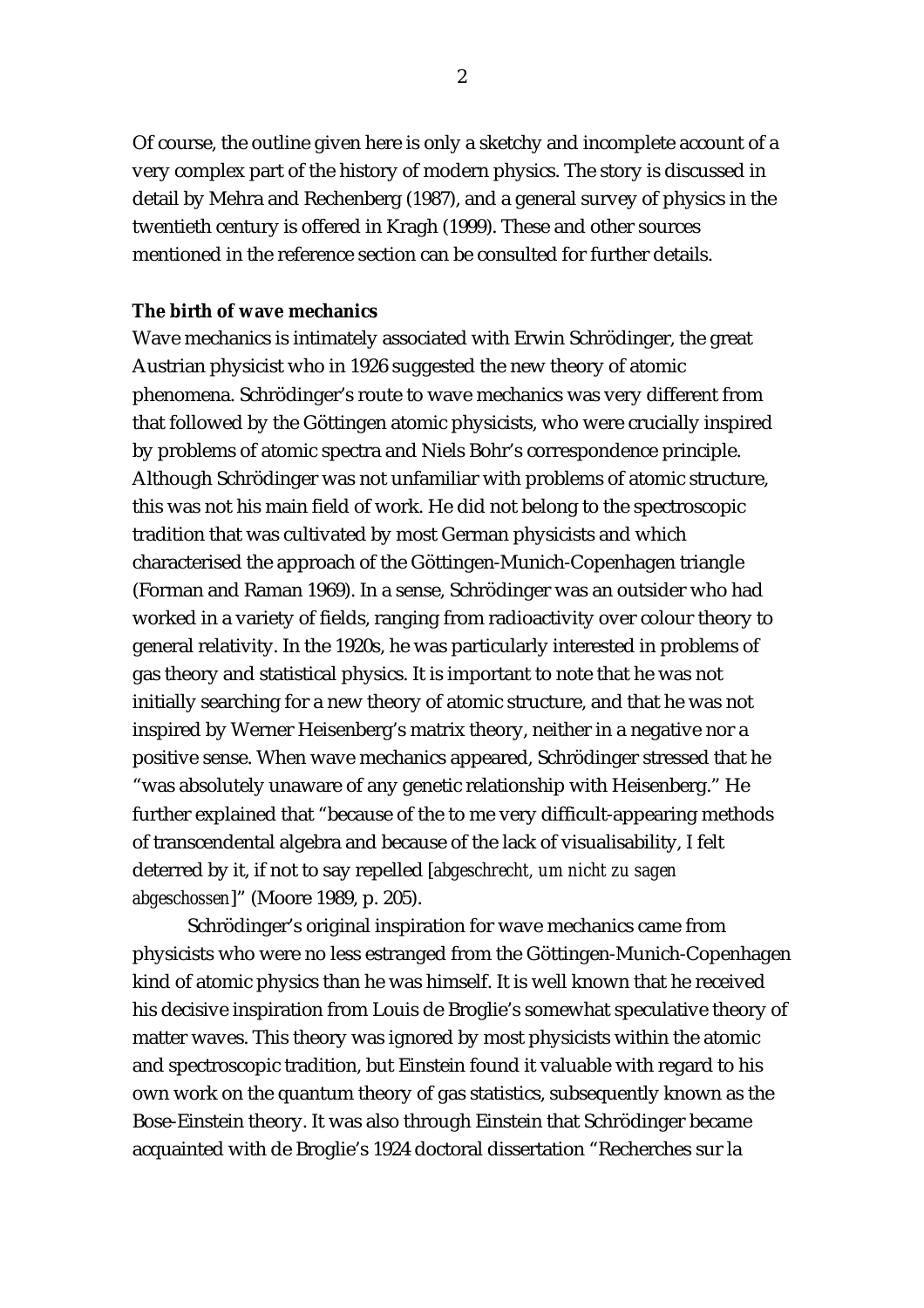théorie des quanta," a work that initially appealed to him because Schrödinger could use it in his own work on gas theory that occupied him in the fall of 1925 (Moore 1989; Bitbol and Darrigol 1992).

 Later the same year, Schrödinger realised that there might be more in de Broglie's work than merely an interesting approach to gas theory. He began to concentrate on developing a new wave theory of atomic structure based on the particle-wave dualism postulated by the French physicist (Kragh 1994). However, Schrödinger went a step further than de Broglie, whose theory was truly dualistic, building on waves as well as particles. Schrödinger, on the other side, disregarded the particles and sought for a theory in which particle aspects appeared merely as epiphenomena of waves. At some stage, Schrödinger realised that if atoms were somehow to be described as wave phenomena, the behaviour of waves had to be governed by a wave equation. Consequently he set out to find the kind of equation that he needed. In December 1925 he had found the equation through a series of considerations that were closely based on de Broglie's ideas. Interestingly, this very first Schrödinger wave equation was *not* the one that he reported in his first communication on wave mechanics, as it appeared in *Annalen der Physik* some five months later. Somewhat confusingly, both to contemporary physicists and to later historians, he published three different derivations of his wave equation. None of these derivations mirrored the way he had originally found the equation (Kragh 1982; Mehra and Rechenberg 1987).

 The main difference is that whereas the published equation – the later so famous Schrödinger eigenvalue equation for the energy of a hydrogen atom – was non-relativistic, his first version was relativistically invariant. In fact, it was identical to what is today known as the Klein-Gordon equation. Schrödinger now concentrated on solving the equation in order to find the energy eigenvalues or the spectrum of atomic hydrogen. This led him into unknown mathematical territory and during Christmas time 1925 he struggled hard to find his way through the jungle and solve his new equation. As he wrote to Wilhelm Wien in Munich on December 1927: "If only I knew more mathematics!" (Kragh 1982, p. 158).

 Schrödinger was familiar with Arnold Sommerfeld's fine structure theory of one-electron atoms, based on the old and by then obsolete Bohr-Sommerfeld quantum theory. He knew that this theory had been brilliantly confirmed by experiments made by Friedrich Paschen and others, and that it therefore gave a correct expression of the hydrogen spectrum. In other words,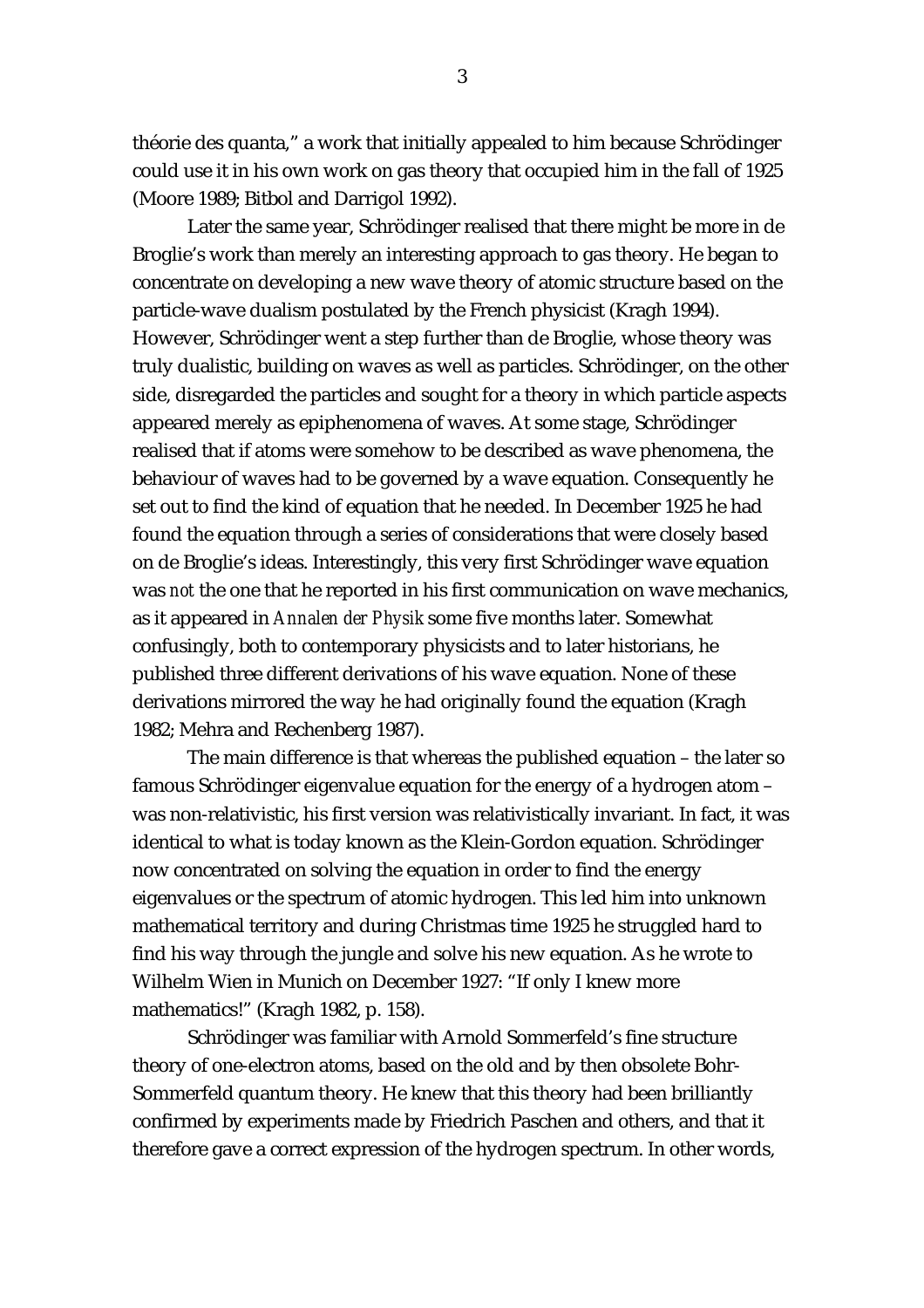he realised that his own theory, if of any worth, should result in the same energy values as given by Sommerfeld's fine structure formula. However, after weeks of laborious calculations he was forced to conclude that this was not the case. He did get a fine structure formula almost identical with Sommerfeld's, but not completely so; and "almost" was not good enough. The numerical deviation from Sommerfeld's experimentally confirmed theory – the fine structure splitting was too great by a factor 8/3 – meant of course that the wave equation was incorrect. Naturally, this caused Schrödinger great frustration, in particular because he was unable to locate the error. The equation was promising and so close to the mark, and yet it was wrong.

 In this situation, Schrödinger decided to turn to the simple hydrogen atom by means of the non-relativistic approximation of his original wave equation. He made the move not because he believed the new equation would be more fundamental, but because he expected the approximation to be a publishable substitute which would yield a correct answer within its restricted domain. In other words, the famous Schrödinger equation was born in despair, as a substitute for the more fundamental but also, unfortunately, empirically incorrect relativistic equation. Yet the approach paid off, for it was with the more restricted equation that he really got started on developing wave mechanics. It was a simple matter to obtain the non-relativistic wave equation, and already a few days after Christmas he found the energy eigenvalues. To his relief, they agreed with Bohr's 1913 formula for the hydrogen spectrum. As to the relativistic equation, Schrödinger much later told Wolfgang Yourgrau that "My paper ... was withdrawn by me and replaced by the non-relativistic treatment" (Mandelstam and Yourgrau 1958, p. 114).

 The derivation of the hydrogen spectrum was an important result and a major reason why quantum physicists took an early interest in Schrödinger's theory. By that time, the spring of 1926, the hydrogen spectrum had already been derived by methods of quantum mechanics, first (and independently) by Wolfgang Pauli and Paul Dirac. However, these derivations were widely seen as inelegant and unsatisfactory, and many physicists were impressed by Schrödinger's method which they considered more natural and fundamental. Moreover, it was only after wave mechanics had appeared, and by using its methods, that the intensities of the hydrogen spectral lines could be easily calculated and a fuller understanding of the spectrum thus achieved. For example, in 1926 Sommerfeld and his student Albrecht Unsöld used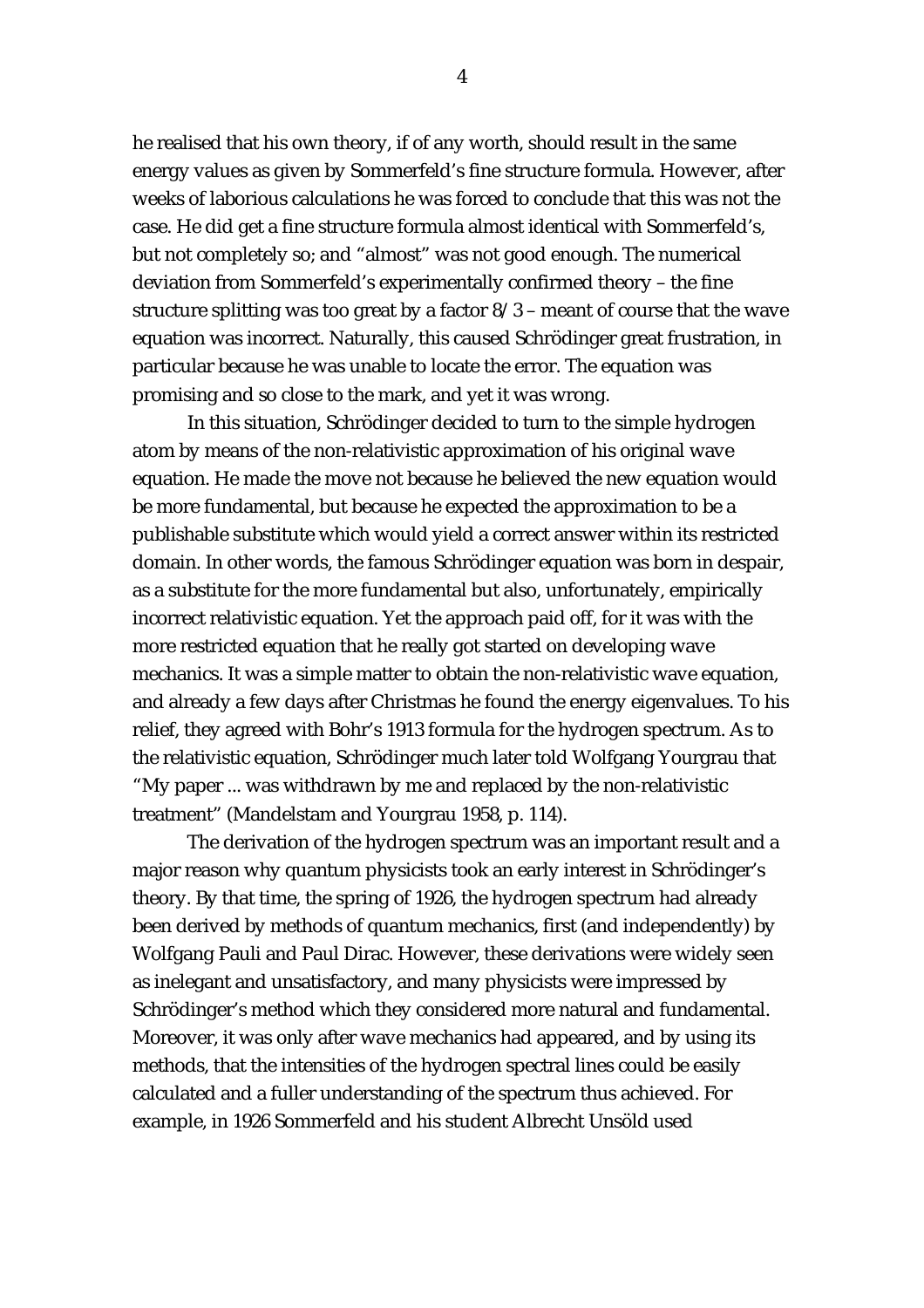Schrödinger's method to calculate the fine structure of the hydrogen spectrum. Their result agreed nicely with the most recent experimental data.

 Although Schrödinger's wave mechanics of atoms was an almost instant success, it was not immediately received favourably by the theorists who had developed the first versions of quantum mechanics, that is, Heisenberg, Pauli, Jordan and Dirac. Their intuitive response to wave mechanics was hostile because they felt that, in the light of the new quantum mechanics, Schrödinger's theory was unnecessary and semi-classical, perhaps even somewhat reactionary. Dirac recalled how "I felt at first a bit hostile towards it ... Why should one go back to the pre-Heisenberg stage when we did not have a quantum mechanics and try to build it up anew?" (Kragh 1990, p. 31). Yet the quantum theorists also realised, and soon came to appreciate, that the theory was in many ways computationally preferable and that problems and results of the Göttingen quantum mechanics (and of Dirac's quantum algebra) could be easily and advantageously translated into the more familiar language of wave mechanics. In addition, Schrödinger's theory gave a straightforward definition of a stationary state in terms of wave functions and was in this respect superior to matrix mechanics. This feature was noted by, and impressed, physicists as diverse as Lorentz, Bohr, and Born. Still, several of the key players of quantum mechanics initially found Schrödinger's alternative to be unacceptable – or, as Pauli bluntly expressed it in a letter to Sommerfeld, crazy or foolish (*verrückt*). Heisenberg too expressed his deep dissatisfaction with what he felt was Schrödinger's attempt to restore some measure of classical visualisability or *Anschaulichkeit*. Dirac's early response is mentioned above.

 During the spring of 1926 it became increasingly evident that there must be some intimate connection between Schrödinger's new wave mechanics and the conceptually very different theory of the Göttingen physicists. That this is indeed the case was first proved by Pauli in an important letter that circulated among the inner core of quantum physicists. However, Pauli did not bother to publish his insight and the letter only appeared in print many years after his death (Van der Waerden 1973). The first published version of the equivalence between wave mechanics and quantum mechanics was due to Schrödinger, who clarified the question in his "Über das Verhältnis der Heisenberg-Born-Jordanschen Quantenmechanik zur der meinen," a part of his important series of papers in *Annalen der Physik*. Since that time physicists have agreed that although wave mechanics differs conceptually from matrix mechanics, the two theories are formally or instrumentally equivalent: any empirically significant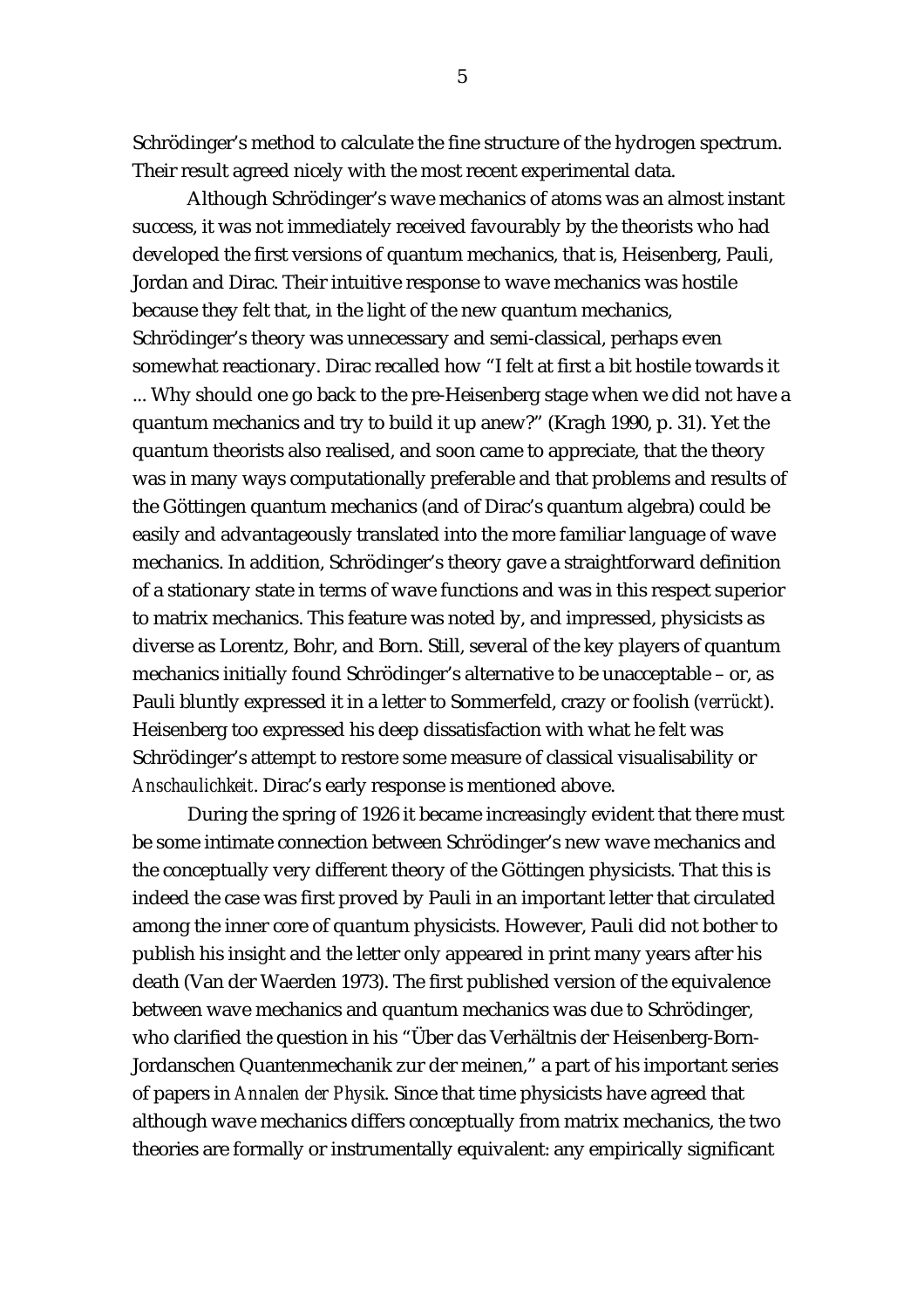equation can be translated from one version of quantum mechanics to the other.

 The equivalence insight did not imply that the German quantum theorists accepted the physical validity of wave mechanics, only that they found it valuable when it came to calculating the matrix elements given by the original version of quantum mechanics. This was the opinion of Heisenberg and also of Jordan, who declared that Schrödinger's theory was devoid of any physical meaning. According to Jordan, it should at most be considered a mathematical approach that might be useful in calculational aspects of the real quantum mechanics, that is, Heisenberg's matrix mechanis. This early, instinctive opposition to Schrödinger's theory was rooted not only in differences with regard to the physical meaning of quantum mechanics, including the problem of *Anschaulichkeit*; it probably also had a social aspect, in the sense that Heisenberg and his allies were reluctant to admit anybody else into the territory that they had opened up and considered their own. Physics in the 1920s was no less competitive than physics today, and Heisenberg wanted to maintain his priority and make sure that his pioneering theory was not overshadowed by the alternative proposed by his Austrian colleague (Beller 1999).

 With regard to the proofs of equivalence between matrix and wave mechanics it may be added that, much later, philosophers of science have objected that the proofs are in fact invalid and that the alleged equivalence is a "myth" (Muller 1997). Whatever the validity of this claim, it is undoubtedly interesting from a philosophical and foundational point of view. However, from a historical point of view it is of no particular relevance. Whether the equivalence proofs can be justified or not, it is a fact of history that they were accepted as proofs by the physicists who contributed to the pioneering phase of quantum mechanics.

#### **The micro-macro problem in wave mechanics**

Among Schrödinger's seminal papers of 1926 were not only his quintet of fundamental papers in *Annalen der Physik* but also a less well known paper which he published in *Die Naturwissenschaften* in July. In this paper, entitled "Der stetige Übergang von der Mikro- zur Makromechanik," he examined the relationship between a wave-mechanical description of microscopic and macroscopic objects. At the time of publication, Max Born's probabilistic interpretation of the wave function  $(\psi)$  had not yet appeared. Schrödinger still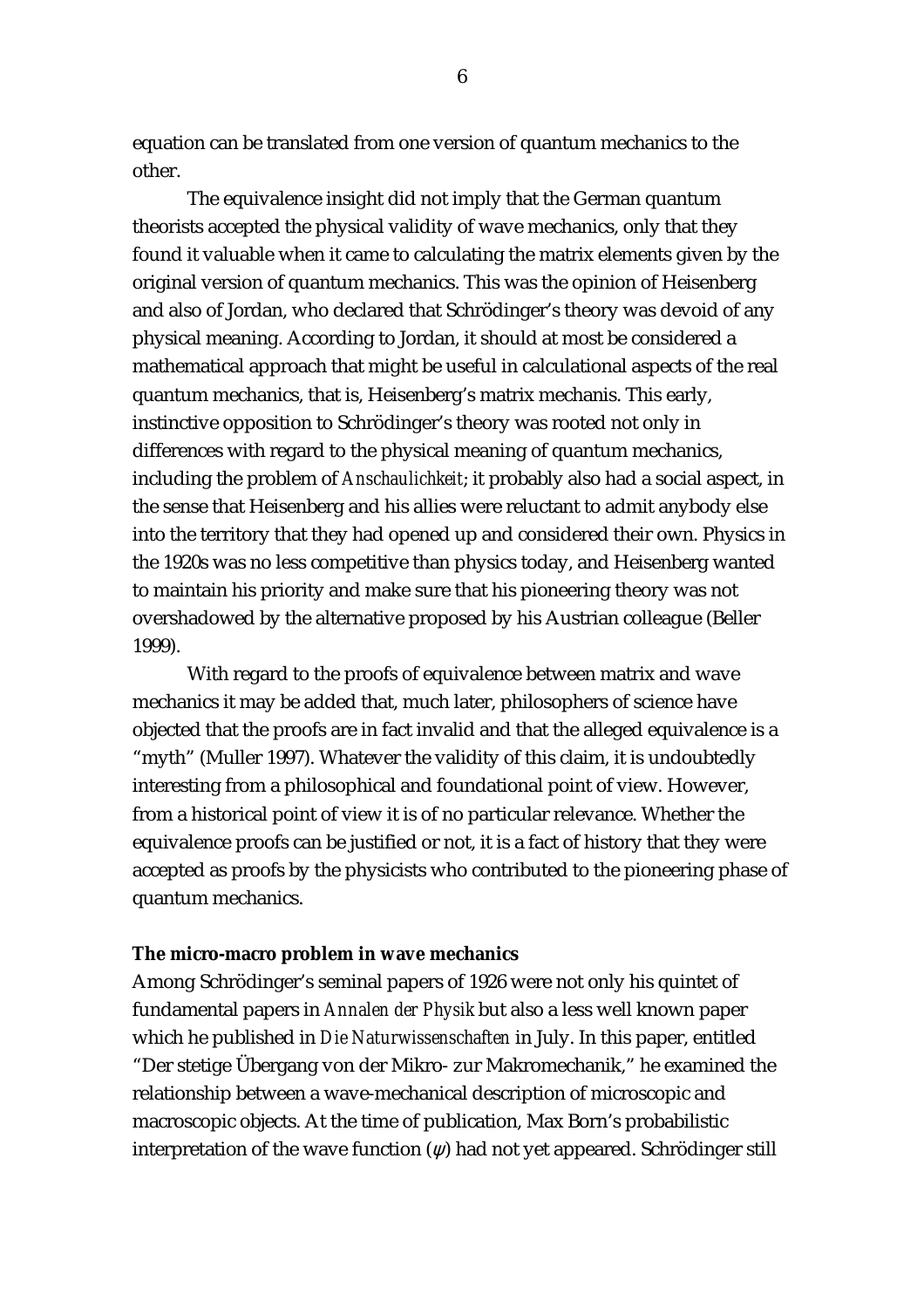maintained his electromagnetic interpretation in which the electron was pictured as an entity smeared out in space, with a distribution of the electrical charge density given by *e*ψ∗ψ (where ψ∗ is the conjugate of ψ).

 The main claim of Schrödinger's paper was that the electron can be presented by a wave packet of proper vibrations and is therefore, in a sense, nothing but a wave packet. The claim relied on his analysis of the simple harmonic oscillator, where Schrödinger concluded that the wave packet would remain compact and not spread out as time goes on. Moreover, he believed that the result would be valid also for electrons moving in atomic orbits. As he wrote, "Wave groups can be constructed which move round highly quantised Kepler ellipses and are the representation by wave mechanics of the hydrogen atom." However, even before having submitted his paper to *Die Naturwissenschaften*, Schrödinger became engaged in an interesting correspondence with the 73-year-old Dutch master of theoretical physics, Hendrik A. Lorentz. In spite of his advanced age, Lorentz was deeply interested in wave mechanics, and he pointed out to Schrödinger that he was not justified in extending his analysis of the harmonic oscillator to atomic orbits. "In the present form of your theory," he wrote to Schrödinger on June 19, "you will be unable to construct wave packets that can represent electrons moving in Bohr orbits" (Kragh and Carazza 2000, p. 46). We do not know how Schrödinger responded, but it is likely that Lorentz's arguments contributed to the change in Schrödinger's ontological ideas that occurred in the summer of 1926. Now, he no longer emphasised the wave picture of particles and concluded that his original belief in the ontological primacy of waves was not an integral part of wave mechanics.

 The shift in Schrödinger's ontology is interesting, not least in the light of what happened in the spring of 1927, when Heisenberg published his famous uncertainty principle. It is well known that this paper was indebted to discussions with Bohr and Pauli, and also to the recently formulated transformation theory of Dirac and Jordan; it is less well known that it also relied crucially on Schrödinger's wave mechanics, in particular on his paper on the transition from micro- to macromechanics. Yet this connection was emphasised by Heisenberg in a letter of February 1927 and is also evident from the second half of the paper on quantum uncertainties. Here, Heisenberg offered a critical analysis of Schrödinger's position, concluding that, in general, "a wave packet spreads out in the course of time over the whole immediate neighbourhood of the atom," and that an atomic electron can therefore not be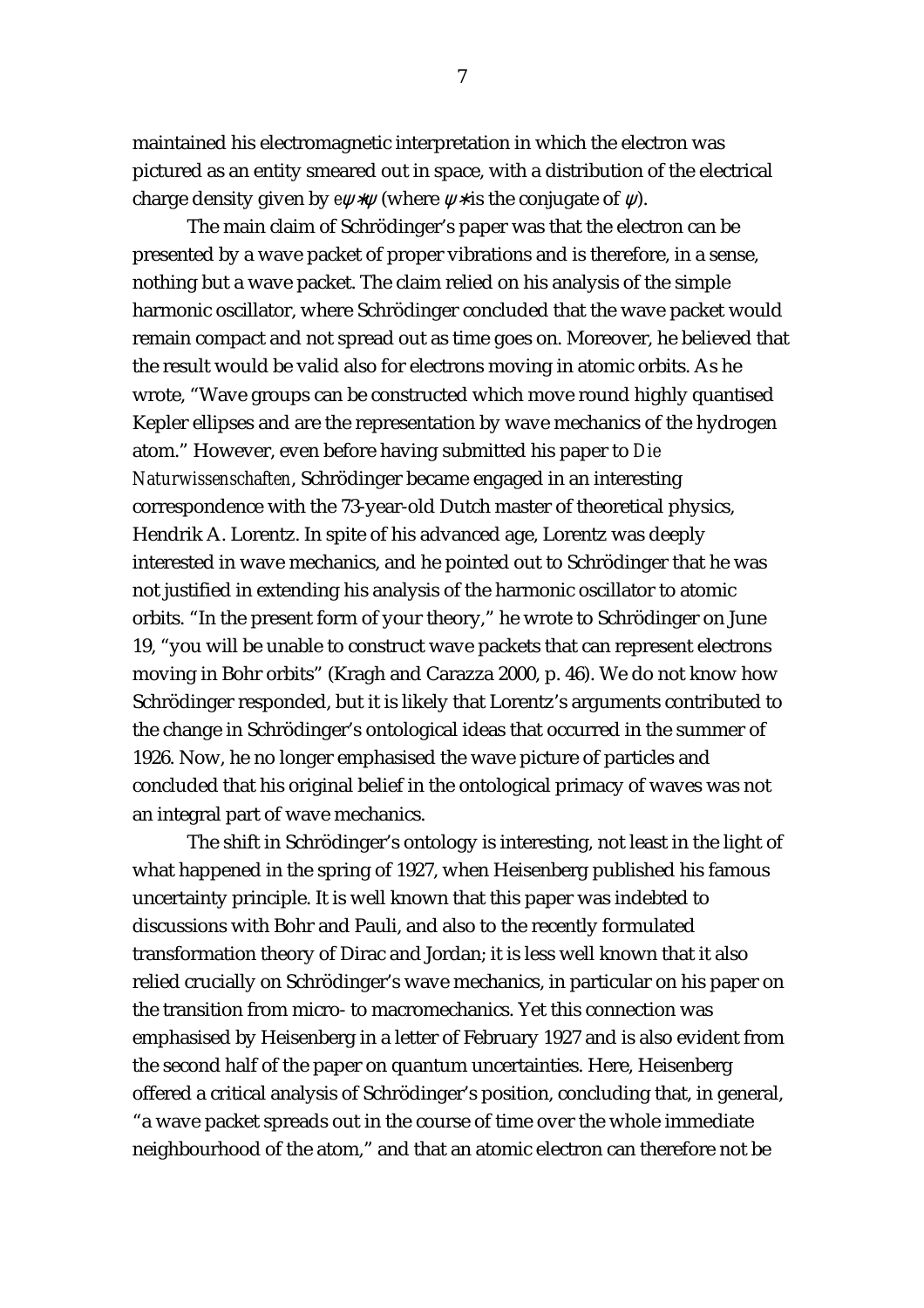represented by a wave packet. According to Heisenberg, Schrödinger's wave packet had to be replaced by Born's probability density, given by  $\psi^* \psi$ . It followed from Heisenberg's analysis that a wave packet will usually diffuse indefinitely, contrary to what is known about the localisation of electrons and other particles. This was a strong argument against Schrödinger's original position, but hardly one that caused him sleepless nights. As mentioned, Schrödinger was already aware of the objection from his correspondence with Lorentz and therefore can neither have been surprised by Heisenberg's criticism nor disagreed with it.

#### **Reception and impact**

Before proceeding with the interpretation issue, I would like to add a little more about how Schrödinger's wave theory of atoms was received by contemporary physicists. In spite of the early hostility of German quantum theorists, in general wave mechanics was a tremendous success. It was received enthusiastically not only by conservative physicists (such as Wilhelm Wien and Erwin Madelung) but also by the majority of the young generation of quantum theorists in England, the United States, Scandinavia, and even Germany. In fact, it was only with Schrödinger's theory that quantum mechanics really took off and became a highly successful theory which was cultivated by physicists around the world and not only by a small group of German theorists. By 1927, wave mechanics was considered the real quantum mechanics by almost everybody, while matrix mechanics was more or less ignored. Clearly, it was Schrödinger's theory that set the agenda for atomic physics, not the matrix theory of Heisenberg, Born and Jordan.

 Einstein was among the many who initially were favourably inclined toward wave mechanics. However, contrary to most other physicists he soon reached the conclusion that Schrödinger's theory was no less incorrect than Heisenberg's. None of the theories "smell like reality," as he expressed it. Given the traditional view on Schrödinger's position with regard to causality, it is interesting to note that Einstein dismissed wave mechanics because, as he wrote to Paul Ehrenfest in 1927, "it is non-causal and altogether too primitive" (Kragh and Carazza 2000, p. 53).

 Einstein did not represent the physics community, and his rejection of wave mechanics was not typical. On the contrary, the theory was received with such enthusiasm that the world-wide victory of Schrödinger's method was considered alarming by Heisenberg and Jordan in particular. Almost all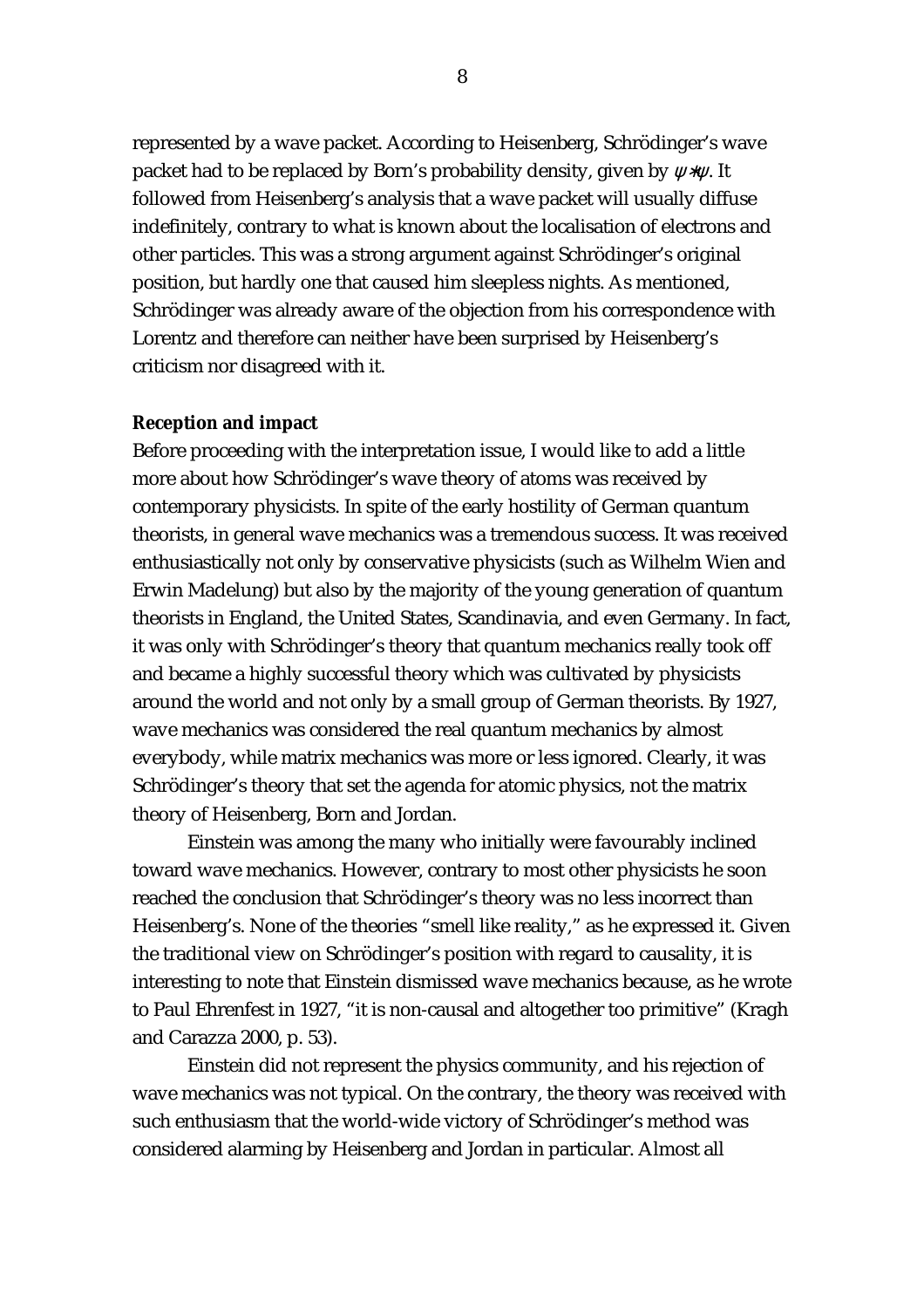progress in quantum mechanics took place by means of wave mechanics, and even physicists who had initially contributed to the matrix method turned to the wave theory. They often translated the results obtained within the matrix framework into the language of wave mechanics. By 1928, the computational or instrumentalist victory of wave mechanics over matrix mechanics was almost complete. It was realised that, in most cases, matrix tools simply could not compete with the powerful tools based on Schrödinger's wave theory.

 However, although Schrödinger's methods thus won an overwhelming victory, when it came to the physics – the interpretation of quantum mechanics – most physicist declined to follow Schrödinger. They tended to accept the version adopted by his opponents within what would be later known as the Copenhagen school or interpretation. In fact, it can be argued that the rapid development of the Bohr-Heisenberg-Born quantum philosophy was to a large extent stimulated by, and can even be seen as a response to, the threatening popularity of Schrödinger's approach (Beller 1999).

#### **Quantum interpretations**

Schrödinger's theory soon came to be considered "conservative" and in opposition to the victorious Copenhagen interpretation. However, it is important to note that it played a very important, positive role in the construction of the physical interpretation of quantum mechanics that occurred in 1926-27. This phase of quantum mechanics can be said to have started with Max Born's famous interpretation of the wave function from the summer of 1926.

 It is sometimes stated that Born's theoretical innovation, based on his analysis of the collision problem, depended on an interpretation strictly in terms of particles. Yet a closer look at Born's papers reveals how strongly he was indebted to Schrödinger's wave ideas, without which he might not have reached his insight. Born's first collision paper – like the second one entitled "Quantenmechanik der Stossvorgänge" – was not written in opposition to Schrödinger's ideas. On the contrary, Born praised the new wave mechanics, including its interpretative possibilities, and he characterised Schrödinger's theory as physically more meaningful than matrix mechanics; the theory was, he wrote, "the deepest formulation of the quantum laws."

 In this paper, Born did not connect the wave function with a probability of position. This he only did in his second paper, and it is also only in this second paper that we find the beginning of Born's opposition to wave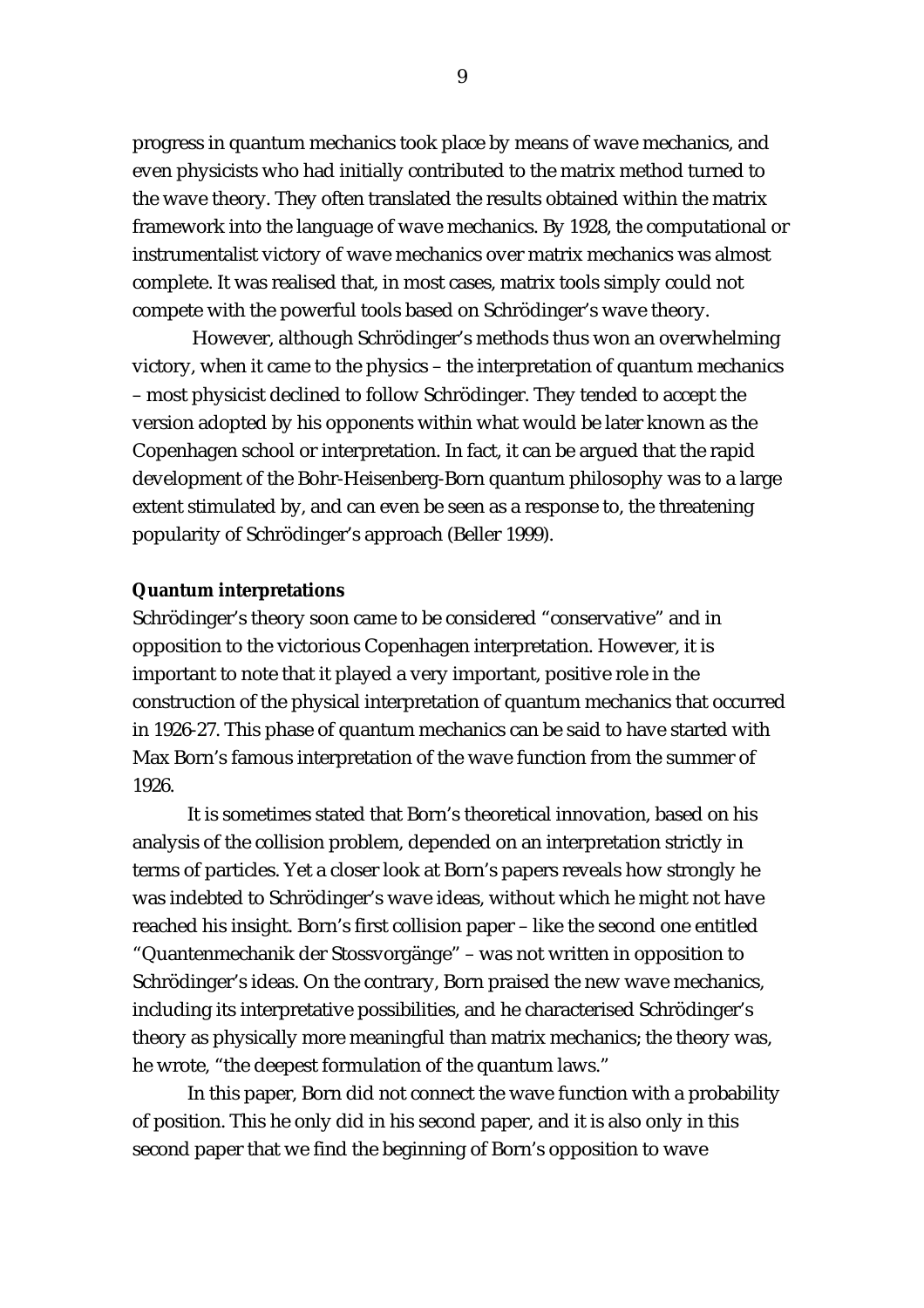mechanics. In a letter from Born to Schrödinger of November 6, 1926, we have an interesting document that illuminates not only Born's initial enthusiasm but also the change in opinion that occurred in the fall of that year. Born wrote: "You know that immediately after the appearance of your first works I expressed very strongly my enthusiasm for your conceptions in my treatise. Heisenberg from the beginning did not share my opinion that your wave mechanics is more physically meaningful than our quantum mechanics; yet the treatment of the simple aperiodic processes (collisions) led me initially to believe in the superiority of your point of view." After this unqualified praise, he added: "In the meantime, I found myself again in agreement with Heisenberg's position" (Beller 1999, p. 44).

 The probabilistic interpretation and the whole problem of determinism only became a theme in the second paper. Here, Born interpreted the absolute square of the  $\psi$ -function as the probability of an atom being in a stationary state. It took a little longer until the full version of the probability interpretation was stated, a merit that belongs to Pauli. In an important letter to Heisenberg of October 19, 1926, Pauli first proposed the currently accepted interpretation of the wave function, namely, that  $\psi^* \psi$  is a probability density in general and not connected with stationary states only (Pauli 1979).

 Born's probabilistic interpretation was quickly developed by Dirac and Jordan, who incorporated it into their general transformation theory. It played a key role in the emergence of the new philosophy of physics because it introduced explicitly into microphysics an irreducible element of probability. Although this implied a change in the meaning of natural laws, Born was careful to stress that it did not do away with causality. He famously argued that "The motion of particles conforms to the laws of probability, but the probability itself is propagated in accordance with the law of causality" (Kragh 1999, p. 166). The highlights of the new quantum philosophy that emerged in 1927 were undoubtedly Heisenberg's uncertainty principle and Bohr's principle of complementarity. I have already commented on the close connection between wave mechanics and Heisenberg's uncertainty paper, and will add a few comments concerning the relation between Schrödinger's wave mechanics and Bohr's understanding of quantum mechanics.

 Bohr's original enunciation of his complementarity philosophy, as given in his famous Como lecture of 1927, differed in certain respects from the later instrumentalist or positivist approach that is traditionally associated with the Copenhagen interpretation. Also, it relied closely on notions from wave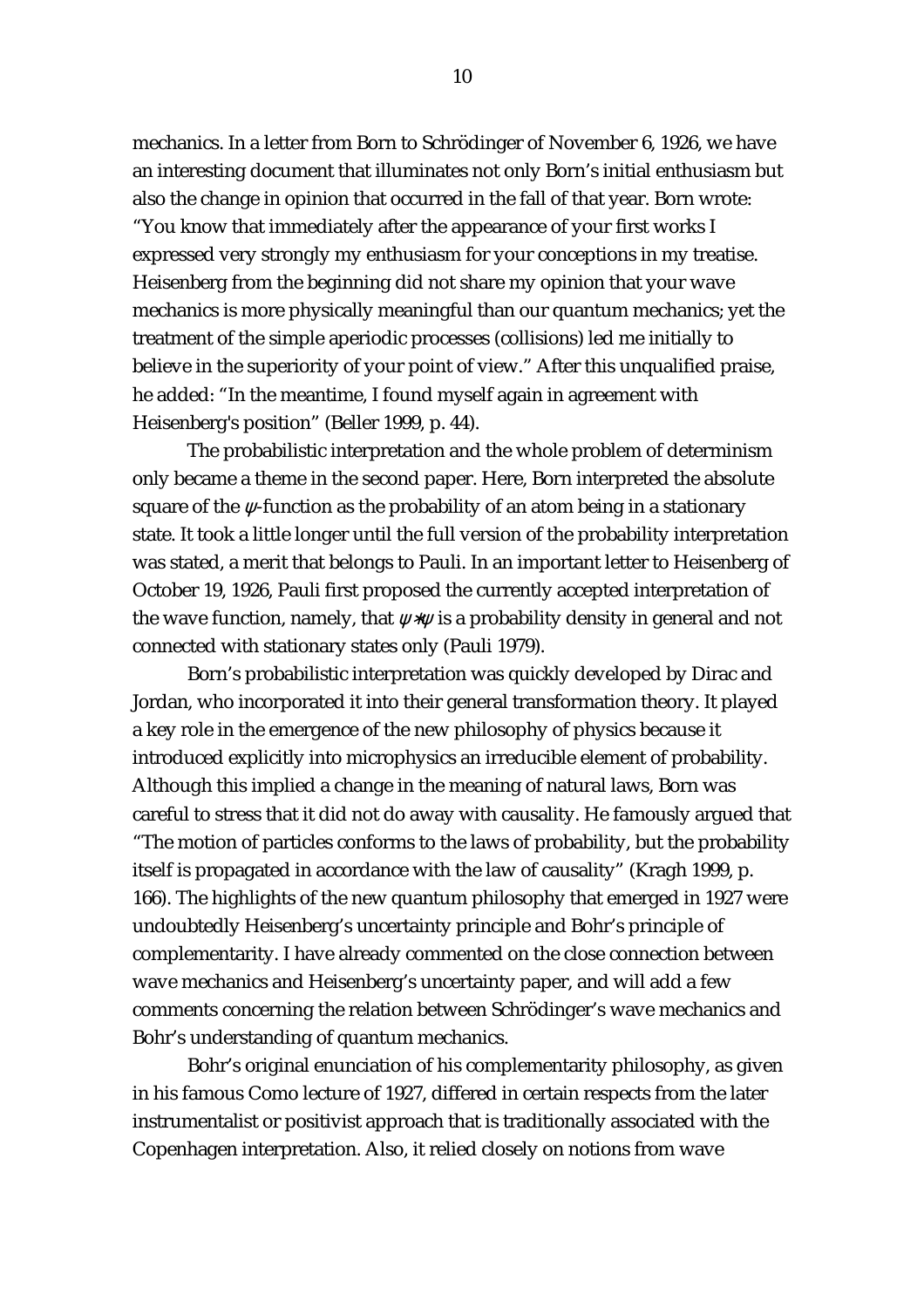mechanics such as wave packets and superpositions of waves. In spite of his disagreements with Schrödinger, especially over the significance of discontinuous quantum jumps, Bohr fully realised the profound physical significance of wave mechanics, which he made an indispensable part of his quantum philosophy of observation. Just like Born had initially praised Schrödinger's theory, so Bohr described in a letter to Ralph Fowler from the fall of 1926 the wave-mechanical method as "beautiful." He praised to the British physicist "the advantage which the wave-mechanics in certain respects exhibits when compared with the matrix method" (Beller 1999, p. 129).

 In general, and to make a long story short, it is fair to say that the philosophical divide in quantum physics was not there originally. Wave mechanics was of seminal importance in the Copenhagen interpretation, a conception of physics that would hardly have come into existence had it not been for Schrödinger's theory. Moreover, the issue of causality and determinism only became an issue after 1927, then with Schrödinger being classified as a conservative who stubbornly resisted the victorious Heisenberg-Bohr interpretation. Recent scholarship in history of physics indicates that this classification is unfair and the result of a historical reconstruction with roots back to the late 1920s (Bitbol 1996).

#### **Spin, relativity, and wave mechanics**

After this brief excursion to the interpretative aspects of quantum mechanics I shall return to the question of relativity. As mentioned, this question was very much in the foreground when Schrödinger originally sought for a quantum wave equation. What he was seeking was not only a new kind of quantum theory, but one that satisfied the principle of relativity as well. Still in the summer of 1926, about the time when Born developed his probabilistic understanding of quantum mechanics, the case of the hydrogen atom had only been partially solved. Although Heisenberg and Jordan had succeeded to derive the fine structure and incorporate the spin, this was only possible in a somewhat ad hoc manner and by using the first-order relativistic approximation. How to derive the exact Sommerfeld formula was still a mystery. In other words, one of the major successes of the old quantum theory still remained outside the power of the new quantum mechanics.

 Schrödinger's original candidate for a wave equation was a "translation" of the classical-relativistic equation of motion and hence of the second order in both the space and time derivatives of the wave function. It was first published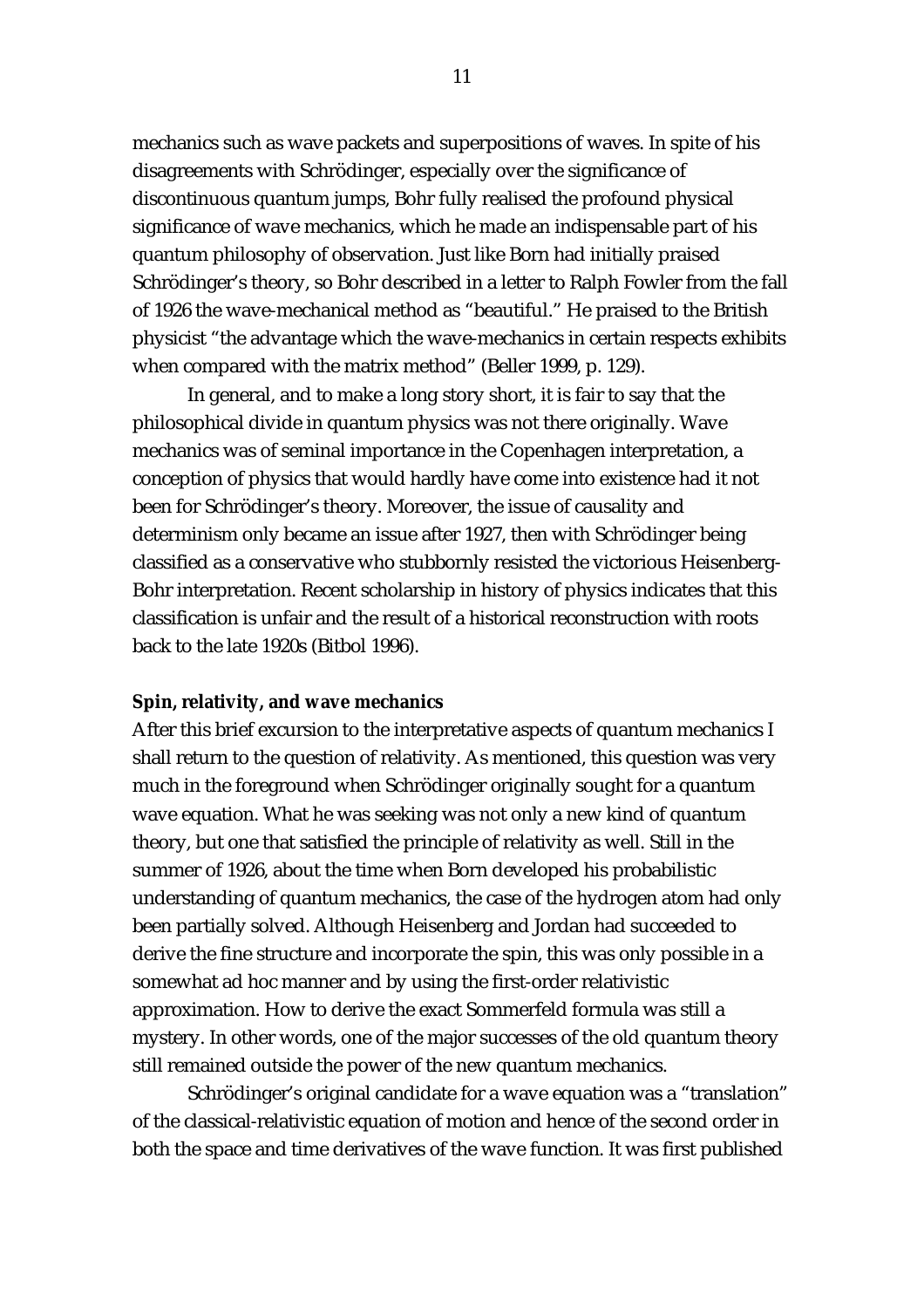in the late spring of 1926 by the Swedish physicist Oskar Klein in connection with a heroic but failed attempt to extend Schrödinger's theory to an even more ambitious, unified theory framed in five dimensions. Within a few months the equation was discussed by several other physicists, including de Broglie in France, Walter Gordon in Germany, Vladimir Fock in Russia, and Johannes Kudar from Hungary. No wonder that Pauli referred to the relativistic wave equation as "the equation with the many fathers" (Kragh 1984). However, the impressive number of fathers could not hide the fact that, from an empirical point of view, the promising and appealing equation was a failure. As Schrödinger knew only too well, it did not lead to the correct fine structure formula. Moreover, the Klein-Gordon equation – as it soon became known – did not incorporate the electron's spin, as the correct wave equation was expected to do. The problem of a relativistic extension of the Schrödinger equation was widely known in the physics community, and it was also widely suspected that somehow the problem was intimately connected with the spin problem. However, in the years of 1926 and 1927 no satisfactory solution to the problems was found. The solution came in early 1928. Just for once, it did not come from German-speaking physicists, but from a physicist in Cambridge, England.

 When Paul Dirac attacked the problem in late 1927, the inadequacy of the Klein-Gordon equation was not what worried him. His concern was not with experimental anomalies, but with the general principles of quantum mechanics. These, he reasoned, should apply also to the relativistic extension of the Schrödinger wave equation. According to Dirac, this implied that the quantum properties of the equation should transform in conformance with the transformation theory of quantum mechanics that he had formulated half a year earlier. The invariance requirement meant that the equation of motion had to be of the same general form as the Schrödinger equation, that is, linear in the time derivative of the wave function. Mathematically formulated, it must satisfy the expression  $H\psi = - (ih/2\pi)$   $\psi / t$ . This insight, coupled with the requirement of Lorentz invariance, led Dirac into serious mathematical problems. Unaware of the earlier work of mathematicians, he handled the problems in his own, highly original way by means of a clever linearisation procedure inspired by the theory of spin matrices that Pauli had introduced in the spring of 1927 (Kragh 1990). Only at this stage did he realise that the electron's spin was part of his still unfinished theory. Originally he had not thought of the spin and in fact considered, for reasons of simplicity, a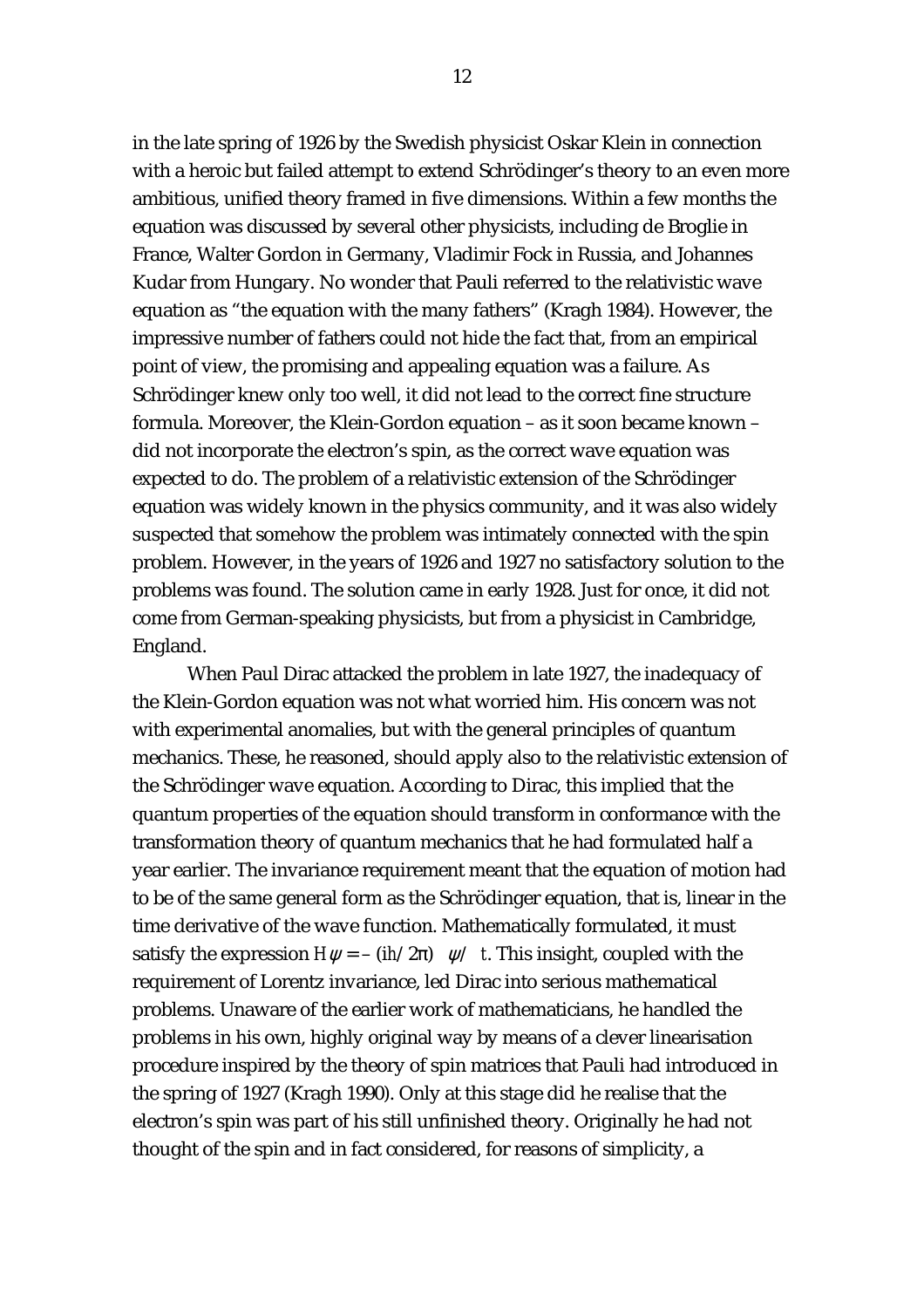hypothetical spin-zero electron. He now discovered that the correct spin sprang naturally and unexpectedly from the new linear equation.

 Of course, physicists immediately asked if Dirac's linear wave equation could do what the Klein-Gordon equation could not do, namely, lead to the exact Sommerfeld fine structure formula and thus solve the old hydrogen puzzle. Dirac did not himself solve the problem, but soon after the appearance of his paper on "The quantum theory of the electron" the complete solution of the Dirac equation for a hydrogen atom was independently obtained by Gordon in Germany and George Darwin in England. The result was as Dirac expected – or hoped – namely, exactly the same equation as the one Sommerfeld had derived twelve years earlier on a very different basis and without knowing about the electron's spin. In order to perform his magic, Dirac had to extend Schrödinger's scalar wave equation into a four-component function the physical meaning of which was not clear. It would only be clarified a couple of years later with Dirac's audacious hypothesis of antiparticles, one of the most far-reaching ideas ever in the history of physics.

 I shall not proceed with the story of the Dirac equation but only note that with Dirac's theory of 1928 a chapter in the history of quantum physics closed and the heroic phase of the fabrication of quantum mechanics came to an end. Of course, this did not imply that there were no more fundamental problems in quantum mechanics, it only meant that physicists could now be reasonably confident that they were on the right track. They knew the fundamental equations and the rules of the quantum game. Much of the success, including Dirac's triumph, relied heavily on Schrödinger's wave mechanics, which became further established as *the* working tool of the new theory. Among its many successes should also be mentioned another theory of 1928, the pioneering work of George Gamow in which he applied wave mechanics in order to explain alpha radioactivity. Gamow thereby proved that the validity of Schrödinger's theory could be extended to the tiny and still mysterious atomic nucleus (Stuewer 1986). And this was not all. His work served as the immediate foundation for the first theories of nuclear astrophysics, thereby extending the power of wave mechanics to the realms of the stars and, eventually, the early universe (Kragh 1996).

#### **Conclusion**

Although quantum mechanics was to some extent the collaborative result of a European network of physicists, the pioneering contributions came from a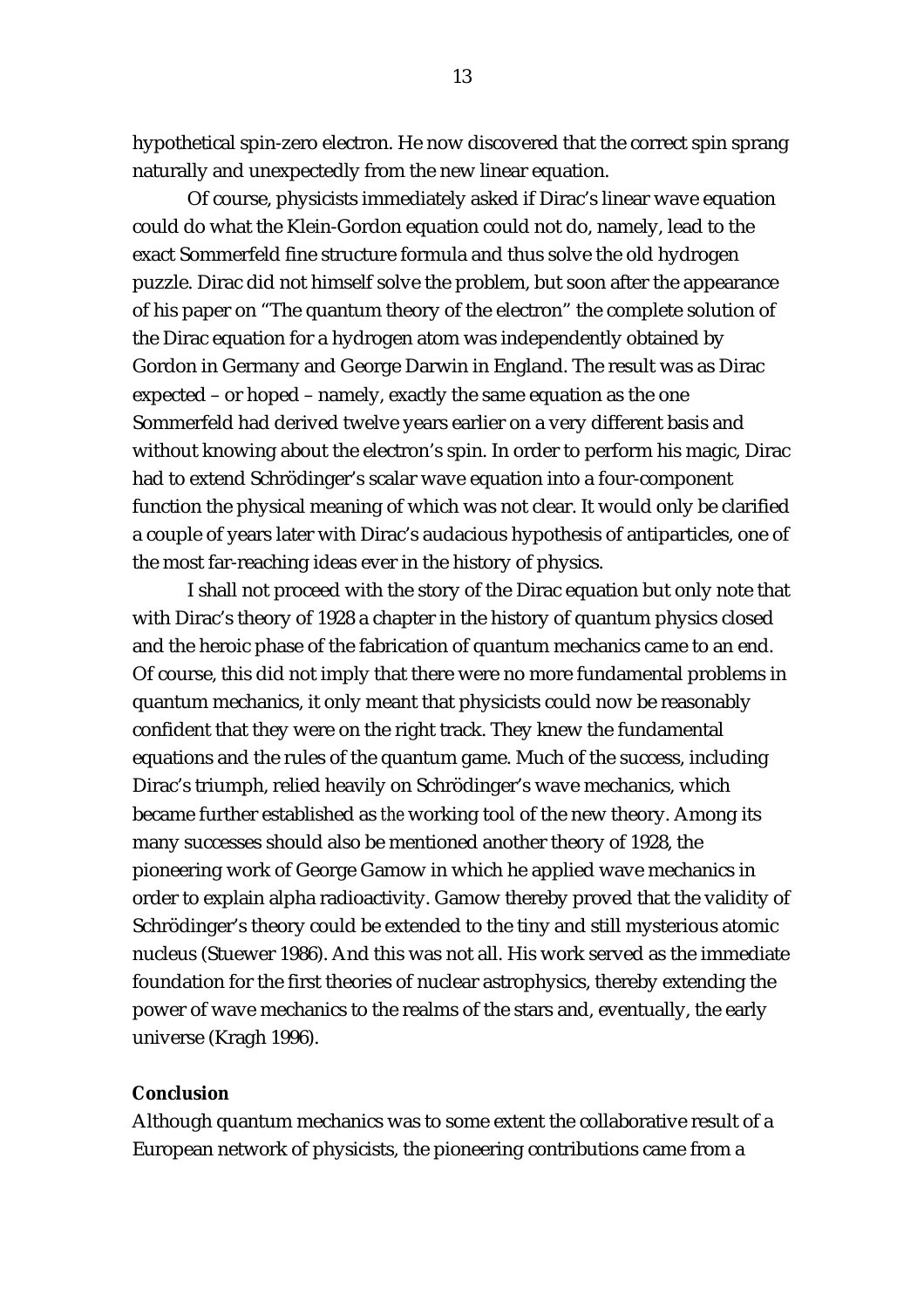small group of individuals. Foremost among these were Heisenberg, Schrödinger, and Dirac. Of course, many other physicists made very important contributions, such as Pauli, Jordan, Born, Klein, Ehrenfest, Fritz London, and Hendrik Kramers – to mention only a few. Yet it is probably fair to say that quantum mechanics was primarily created through the works of the three mentioned physicists, a German, an Austrian, and an Englishman. It is also fair to say that after 1926 Schrödinger's wave mechanics formed the backbone of the continual progress in quantum theory and its many applications. Indeed, given the stormy development of physics in the twentieth century it is quite remarkable that when students of physics are today introduced to the secrets of quantum theory they start with the very same equation which Schrödinger first presented in *Annalen der Physik* in the spring of 1926. It is a fact that speaks to the greatness of Schrödinger's work.

 We celebrate this year the centenary of Max Planck's discovery of the quantum discontinuity and also the 75-year anniversary of quantum mechanics. Next year, in 2001, we will celebrate another centennial, that of the Nobel prize. The history of the Nobel institution reflects in many ways the highlights of physics throughout the twentieth century, including the early development of quantum mechanics. Physicists recognised the fundamental nature of quantum mechanics at an early stage, but the Nobel institution is by nature conservative and was at the time suspicious of new theories that were not yet solidly confirmed by experiments. For example, when Heisenberg and Schrödinger were first nominated for a prize, in 1929, the physics committee judged that their theories "have not as yet given rise to any new discovery of a more fundamental nature" (Kragh 1999, p. 433). The statement was of course a major misjudgement, but it reflected the crucial role that "discovery" played (and still plays) within the Nobel institution. This role can be traced directly to the will of Alfred Nobel.

 It took three more years before the learned professors in Stockholm realised that quantum mechanics was by itself a fundamental discovery that deserved to be rewarded. As a result, in December 1933 Heisenberg, Schrödinger and Dirac were invited to the Swedish capital to receive the Nobel prizes for the years 1932 and 1933 (the 1932 physics prize had been reserved). Whereas Heisenberg received the full 1932 prize "for the creation of quantum mechanics," Schrödinger and Dirac shared the 1933 prize "for the discovery of new productive forms of atomic theory." From the point of view of later physics, to call Schrödinger's wave mechanics a "new productive form[s] of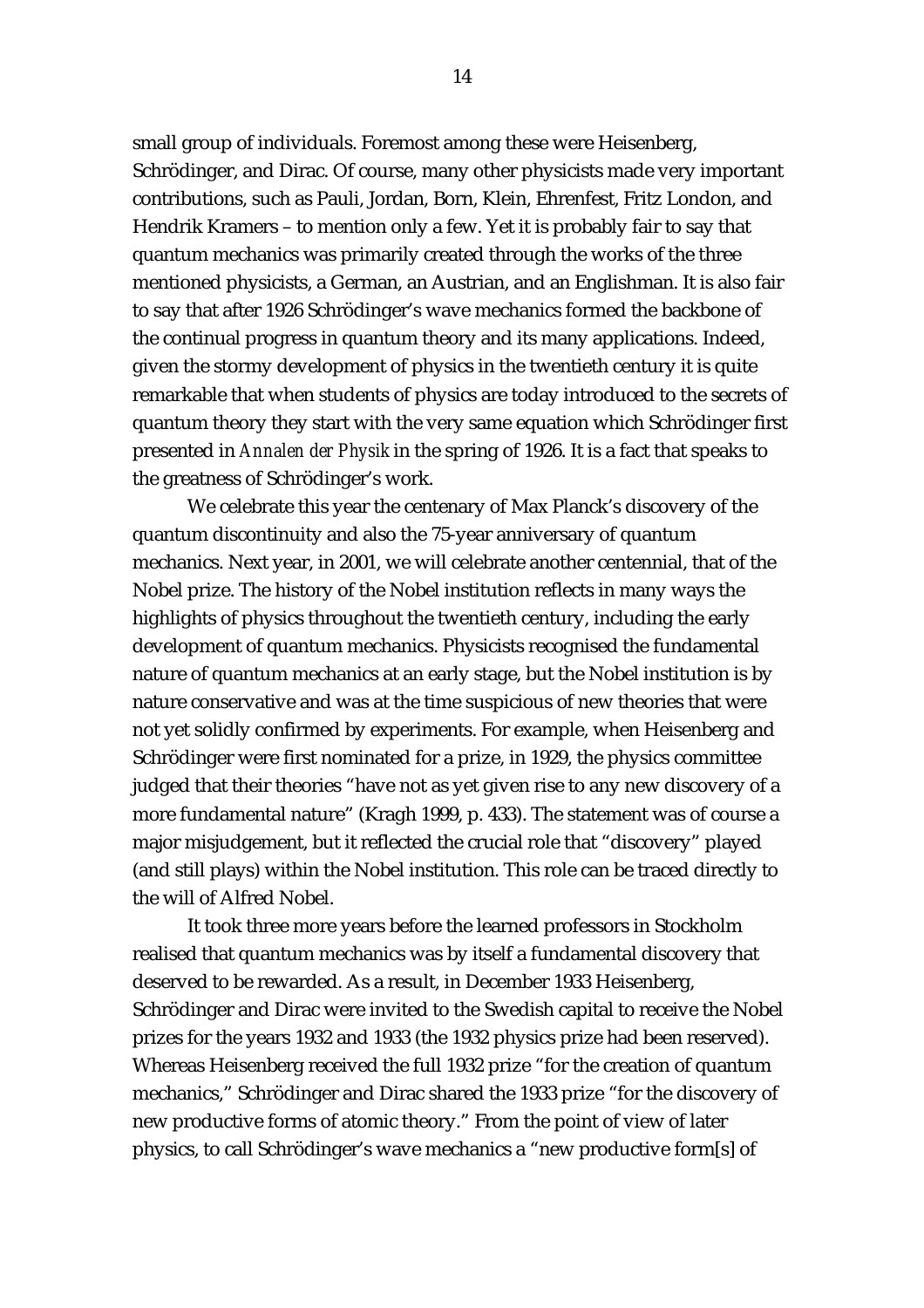atomic theory" appears as somewhat of an understatement. One does not have to be a quantum expert in order to realise that it was much more than that.

#### **References**

- Beller, M. (1999), *Quantum Dialogue: The Making of a Revolution* (Chicago: University of Chicago Press).
- Bitbol, M. (1996), *Schrödinger's Philosophy of Quantum Mechanics* (Dordrecht: Kluwer).
- Bitbol, M. and Darrigol, O. (eds.), *Erwin Schrödinger: Philosophy and the Birth of Quantum Mechanics* (Paris: Editions Frontières).
- Forman, P. and Raman, V. V. (1969), "Why was it Schrödinger who developed de Broglie's ideas?" *Historical Studies in the Physical Sciences 1*, 291-314.
- Kragh, H. (1982), "Erwin Schrödinger and the wave equation: The crucial phase," *Centaurus 26*, 154-197.
- Kragh, H. (1984), "Equation with many fathers: The Klein-Gordon equation in 1926," *American Journal of Physics 52*, 1024-1033.
- Kragh, H. (1990), *Dirac. A Scientific Biography* (Cambridge: Cambridge University Press).
- Kragh, H. (1994), "The heritage of Louis de Broglie in the works of Schrödinger and other theoreticians," 65-78 in *La Découverte des Ondes de Matière*  (Paris: Académie des Sciences).
- Kragh, H. (1996), *Cosmology and Controversy: The Historical Development of Two Theories of the Universe* (Princeton: Princeton University Press).
- Kragh, H. (1999), *Quantum Generations: A History of Physics in the Twentieth Century* (Princeton: Princeton University Press).
- Kragh, H. and Carazza, B. (2000), "Classical behavior of macroscopic bodies from quantum principles: Early discussions," *Archive for History of Exact Sciences 55*, 43-56.
- Mandelstam, S. and Yourgrau, W. (1958), *Variational Principles in Dynamics and Quantum Theory* (London: Isaac Pitman & Sons).
- Mehra, J. and Rechenberg, H. (1987), *The Historical Development of Quantum Theory*, Vol. 5 (Berlin: Springer-Verlag).
- Moore, W. (1989), *Schrödinger: Life and Thought* (Cambridge: Cambridge University Press).
- Muller, F. A. (1997), "The equivalence myth of quantum mechanics," *Studies in the History and Philosophy of Modern Physics 28*, 35-61, 219-247.